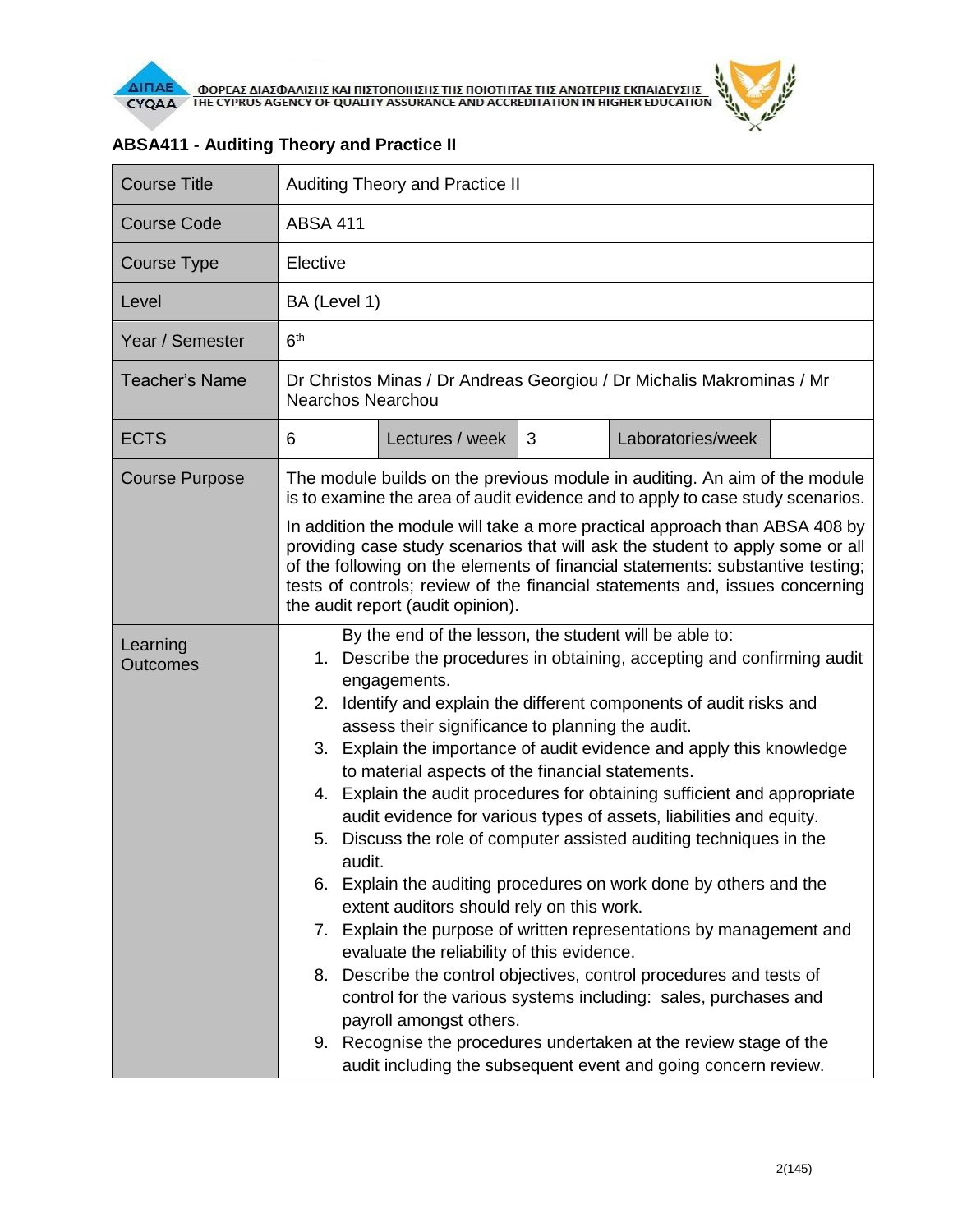



|                       | 10. Construct suitable audit reports based on mini-case study scenarios.<br>Issue appropriate audit opinions based on case-studies scenarios.<br>11. Demonstrate university-level communication skills for presentations<br>and written reports.                                                                                                                                                                            |                                                                                                                                                                                                                                                                                                                                                                                                                                                                                                                                                                                                                                                                                                                                                                                                                                                                                                                                                                                                                                                                                                                                                  |                                                                                                                                                                                                                                                                                                                                                                                                                                                                     |
|-----------------------|-----------------------------------------------------------------------------------------------------------------------------------------------------------------------------------------------------------------------------------------------------------------------------------------------------------------------------------------------------------------------------------------------------------------------------|--------------------------------------------------------------------------------------------------------------------------------------------------------------------------------------------------------------------------------------------------------------------------------------------------------------------------------------------------------------------------------------------------------------------------------------------------------------------------------------------------------------------------------------------------------------------------------------------------------------------------------------------------------------------------------------------------------------------------------------------------------------------------------------------------------------------------------------------------------------------------------------------------------------------------------------------------------------------------------------------------------------------------------------------------------------------------------------------------------------------------------------------------|---------------------------------------------------------------------------------------------------------------------------------------------------------------------------------------------------------------------------------------------------------------------------------------------------------------------------------------------------------------------------------------------------------------------------------------------------------------------|
| Prerequisites         | ABSA 408.                                                                                                                                                                                                                                                                                                                                                                                                                   | Co-requisites                                                                                                                                                                                                                                                                                                                                                                                                                                                                                                                                                                                                                                                                                                                                                                                                                                                                                                                                                                                                                                                                                                                                    | None.                                                                                                                                                                                                                                                                                                                                                                                                                                                               |
| <b>Course Content</b> | It is assumed the content of the modules ABSA 408 and the<br>relevant modules in financial accounting are carried forward<br>to this module.<br>Audit risk and planning: Describe the procedures in obtaining,<br>accepting and confirming audit engagements. Discuss the role of<br>engagement letters in the audit. Explain the contents in the letter<br>of engagement. Identify and explain the different components of |                                                                                                                                                                                                                                                                                                                                                                                                                                                                                                                                                                                                                                                                                                                                                                                                                                                                                                                                                                                                                                                                                                                                                  |                                                                                                                                                                                                                                                                                                                                                                                                                                                                     |
|                       | this evidence.                                                                                                                                                                                                                                                                                                                                                                                                              | audit risks and evaluate their significance to planning the audit.<br>Audit evidence: Distinguish between substantive testing and<br>tests of controls. Explain the substantive procedures that are<br>used for obtaining audit evidence including analytical review<br>techniques. Explain the audit procedures for obtaining sufficient<br>and appropriate audit evidence, amongst others in the areas of:<br>Tangible non-current assets; intangible assets; inventories,<br>receivables, cash and cash equivalents, share capital and<br>reserves; non-current liabilities and, payables. Define audit<br>sampling and explain the need of sampling in the audit. Compare<br>and contrast statistical sampling techniques with non-statistical<br>sampling techniques. Discuss the role of computer assisted<br>auditing techniques in the audit. Examine the auditing<br>procedures on work done by others and the extent auditors<br>should rely on this work. Describe audit techniques that could be<br>used in non-profit organisations. Explain the purpose of written<br>representations by management and examine the reliability of |                                                                                                                                                                                                                                                                                                                                                                                                                                                                     |
|                       |                                                                                                                                                                                                                                                                                                                                                                                                                             |                                                                                                                                                                                                                                                                                                                                                                                                                                                                                                                                                                                                                                                                                                                                                                                                                                                                                                                                                                                                                                                                                                                                                  | Internal Controls and Audit Testing: Explain the different types<br>of computer system controls. Describe the control objectives,<br>control procedures and tests of control for the following systems:<br>sales, other income, purchases, payroll, inventory, cash and<br>cash equivalents and non-current assets. Examine the area<br>concerning communications between the external auditor and<br>the management. Prepare from case study scenarios a letter of |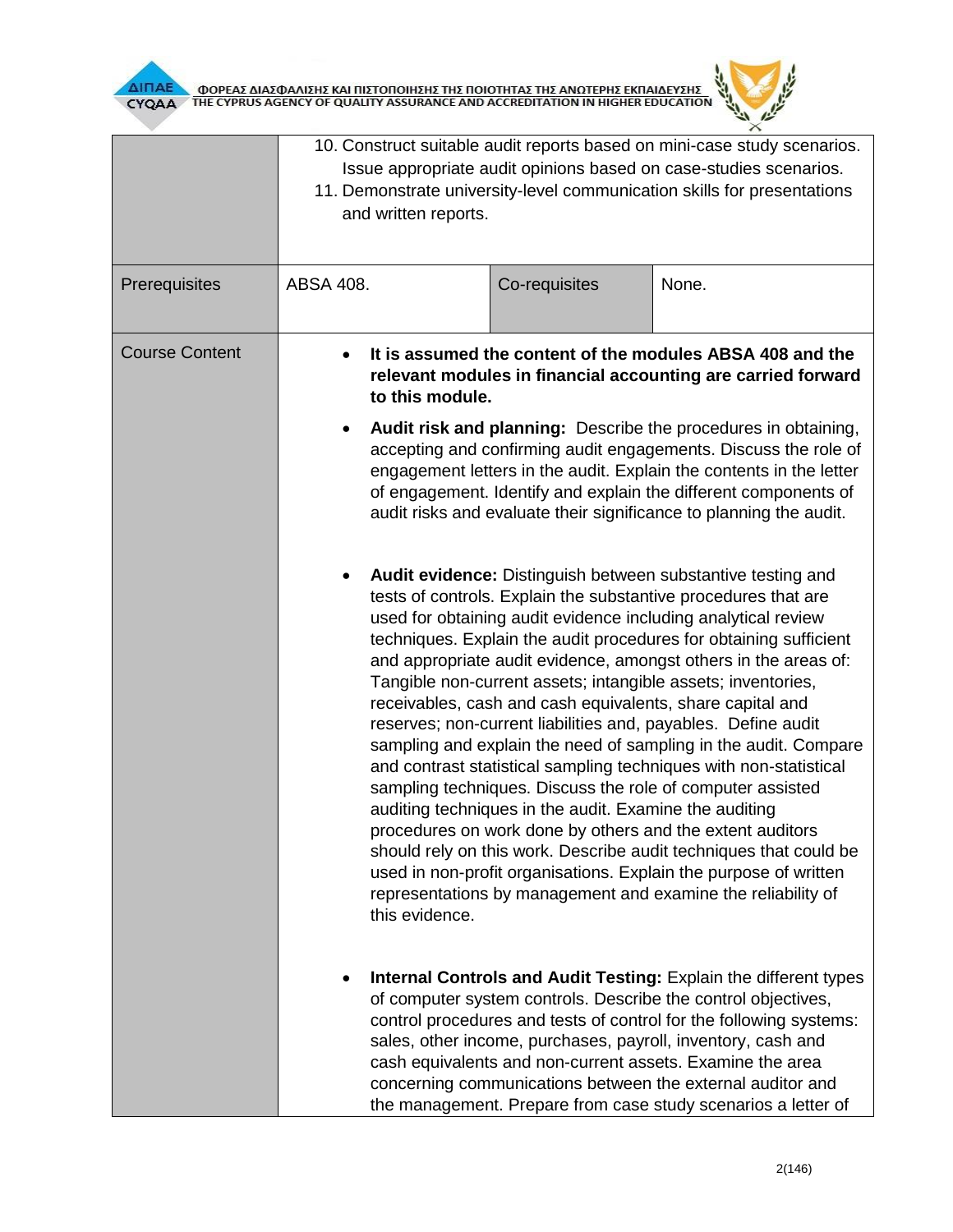